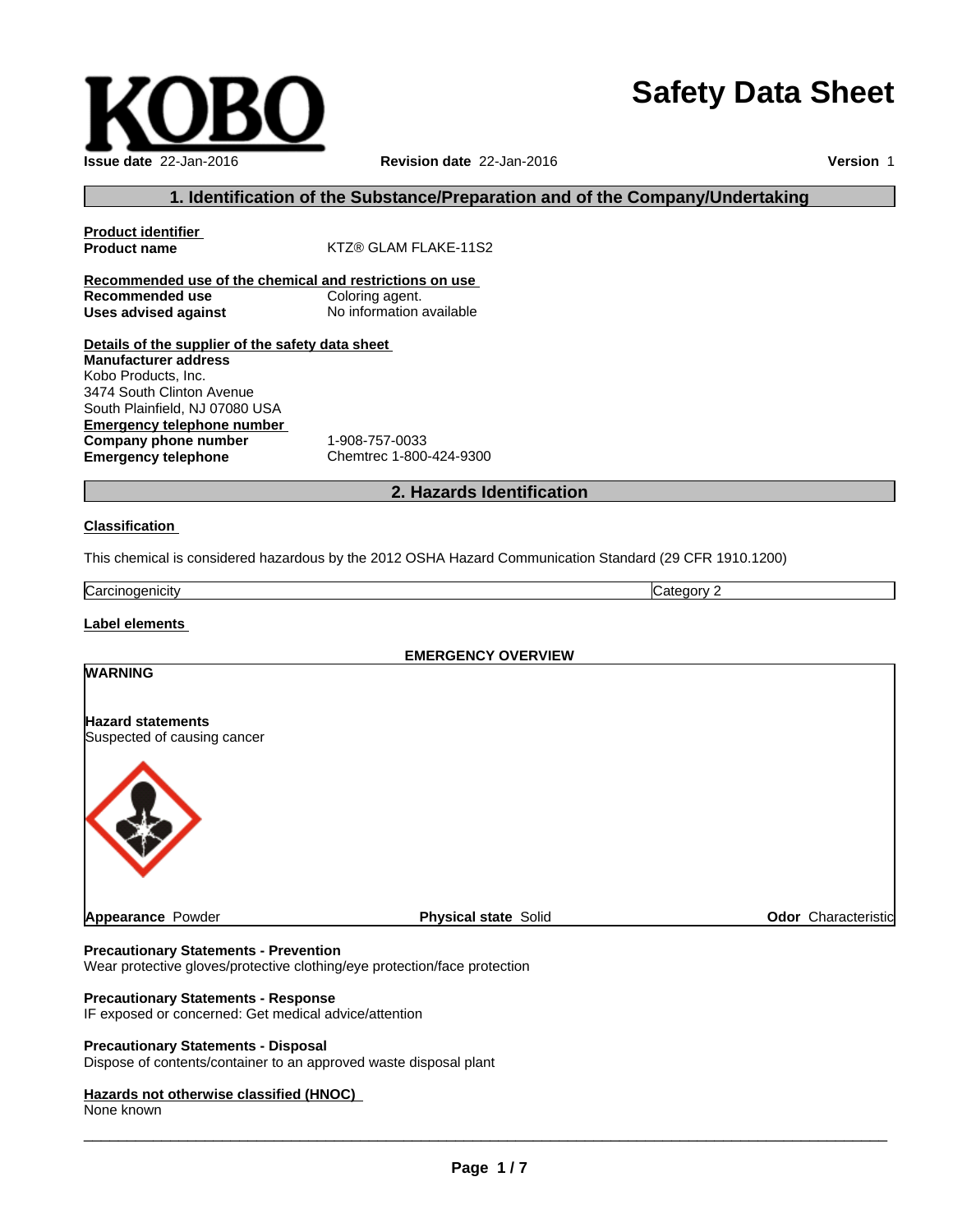### **Other Information**

No information available

# **3. Composition/information on Ingredients**

| <b>Chemical Name</b>    | <b>CAS No</b> | Weight-%   |
|-------------------------|---------------|------------|
| Mica                    | 12001-26-2    | 77.0-85.0  |
| <b>Titanium Dioxide</b> | 13463-67-7    | 12.5-20.0  |
| Triethoxycaprylylsilane | 2943-75-1     | $.0 - 3.0$ |

| 4. First aid measures                                                      |                                                                                                            |  |
|----------------------------------------------------------------------------|------------------------------------------------------------------------------------------------------------|--|
| <b>First aid measures</b>                                                  |                                                                                                            |  |
| <b>General advice</b>                                                      | If symptoms persist, call a physician.                                                                     |  |
| Eye contact                                                                | Rinse immediately with plenty of water, also under the eyelids, for at least 15 minutes.                   |  |
| <b>Skin contact</b>                                                        | Wash off immediately with soap and plenty of water while removing all contaminated<br>clothes and shoes.   |  |
| <b>Inhalation</b>                                                          | Remove to fresh air. If breathing is irregular or stopped, administer artificial respiration.              |  |
| Ingestion                                                                  | If swallowed, do not induce vomiting: seek medical advice immediately and show this<br>container or label. |  |
| Self-protection of the first aider                                         | Use personal protective equipment as required.                                                             |  |
| Most important symptoms and effects, both acute and delayed                |                                                                                                            |  |
| <b>Symptoms</b>                                                            | No known effects under normal use conditions.                                                              |  |
| Indication of any immediate medical attention and special treatment needed |                                                                                                            |  |
| Note to physicians                                                         | Effects of exposure (inhalation, ingestion or skin contact) to substance may be delayed.                   |  |

# **5. Fire-fighting measures**

#### **Suitable extinguishing media**

Use extinguishing measures that are appropriate to local circumstances and the surrounding environment.

**Unsuitable extinguishing media** No information available.

# **Specific hazards arising from the chemical**

None in particular.

**Explosion data Sensitivity to mechanical impact** None. **Sensitivity to static discharge** None.

**Protective equipment and precautions for firefighters** Use personal protective equipment as required.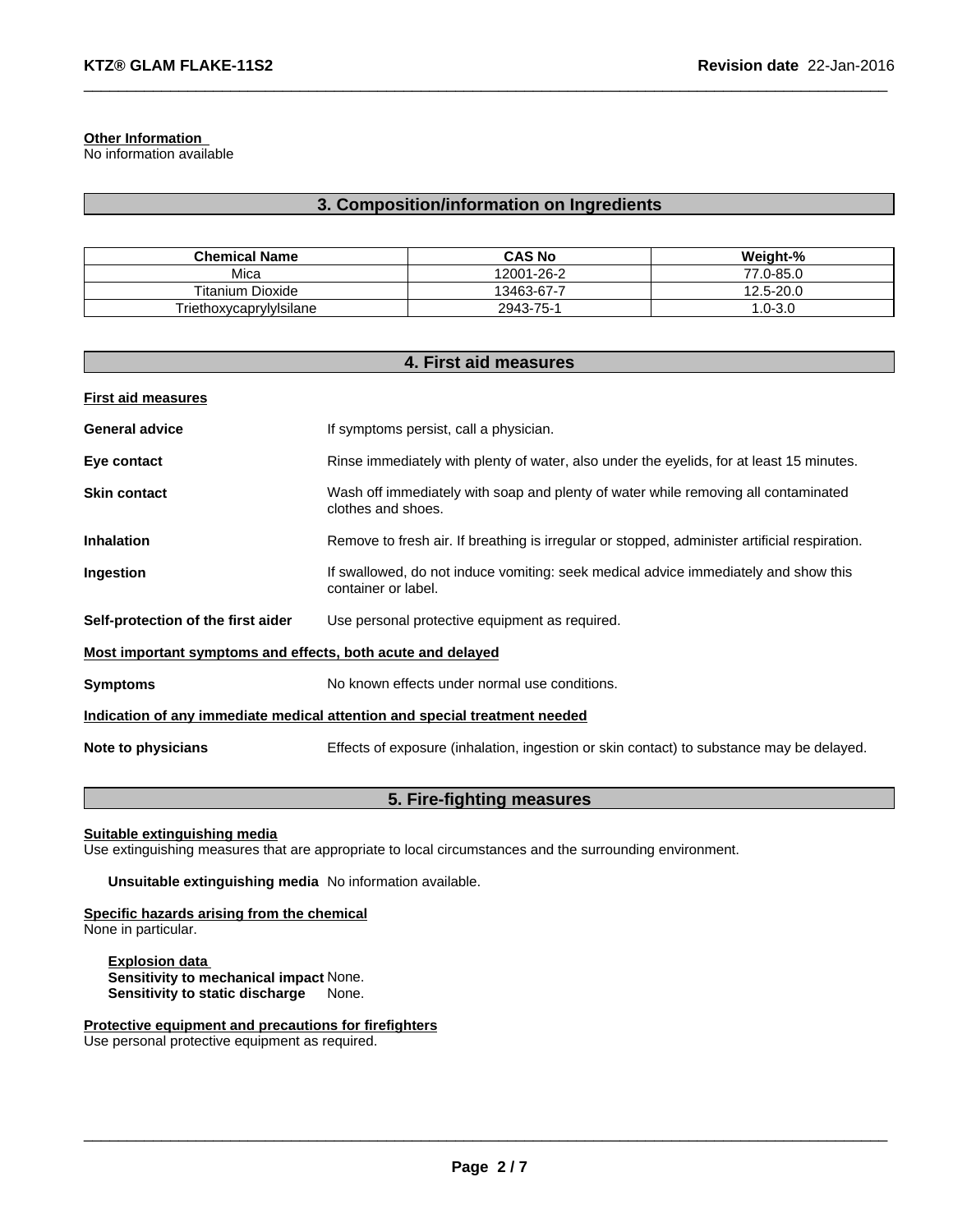# **6. Accidental release measures**

#### **Personal precautions, protective equipment and emergency procedures**

| <b>Personal precautions</b>                          | Use personal protective equipment as required. Avoid contact with eyes and skin. Wash<br>thoroughly after handling. |  |
|------------------------------------------------------|---------------------------------------------------------------------------------------------------------------------|--|
| For emergency responders                             | Use personal protective equipment as required.                                                                      |  |
| <b>Environmental precautions</b>                     | Collect spillage. Do not allow into any sewer, on the ground or into any body of water.                             |  |
| Methods and material for containment and cleaning up |                                                                                                                     |  |
| <b>Methods for containment</b>                       | Prevent further leakage or spillage if safe to do so.                                                               |  |
| Methods for cleaning up                              | Avoid creating dust. Sweep up and shovel into suitable containers for disposal.                                     |  |
| Prevention of secondary hazards                      | Clean contaminated objects and areas thoroughly observing environmental regulations.                                |  |

|                                                              | 7. Handling and Storage                                                                                              |
|--------------------------------------------------------------|----------------------------------------------------------------------------------------------------------------------|
| Precautions for safe handling                                |                                                                                                                      |
| Advice on safe handling                                      | Use personal protective equipment as required. Use only in well-ventilated areas. Wash<br>thoroughly after handling. |
| Conditions for safe storage, including any incompatibilities |                                                                                                                      |
| <b>Storage conditions</b>                                    | Keep container tightly closed in a dry and well-ventilated place. Store at ambient conditions.                       |
| Incompatible materials                                       | Strong oxidizing agents. Strong acids.                                                                               |

# **8. Exposure Controls/Personal Protection**

# **Control parameters**

#### **Exposure guidelines**

| Chemical Name    | <b>ACGIH TLV</b>                   | <b>OSHA PEL</b>                           | <b>NIOSH IDLH</b>                            |
|------------------|------------------------------------|-------------------------------------------|----------------------------------------------|
| Mica             | $TWA: 3 mg/m3$ respirable fraction | (vacated) TWA: $3 \text{ mg/m}^3$         | IDLH: 1500 mg/m <sup>3</sup>                 |
| 12001-26-2       |                                    | respirable dust <1% Crystalline           | TWA: $3 \text{ mg/m}^3$ containing $\lt 1\%$ |
|                  |                                    | silica                                    | Quartz respirable dust                       |
|                  |                                    | TWA: 20 mppcf <1% Crystalline             |                                              |
|                  |                                    | silica                                    |                                              |
| Titanium Dioxide | TWA: $10 \text{ mg/m}^3$           | TWA: 15 $mg/m3$ total dust                | IDLH: 5000 mg/m <sup>3</sup>                 |
| 13463-67-7       |                                    | (vacated) TWA: 10 mg/m <sup>3</sup> total |                                              |
|                  |                                    | dust                                      |                                              |

### **Appropriate engineering controls**

**Engineering controls** Ensure adequate ventilation, especially in confined areas.

#### **Individual protection measures, such as personal protective equipment**

| <b>Eye/face protection</b>     | Wear safety glasses with side shields (or goggles).                       |
|--------------------------------|---------------------------------------------------------------------------|
| Skin and body protection       | Wear protective gloves and protective clothing.                           |
| <b>Respiratory protection</b>  | In case of insufficient ventilation, wear suitable respiratory equipment. |
| General hygiene considerations | Handle in accordance with good industrial hygiene and safety practice.    |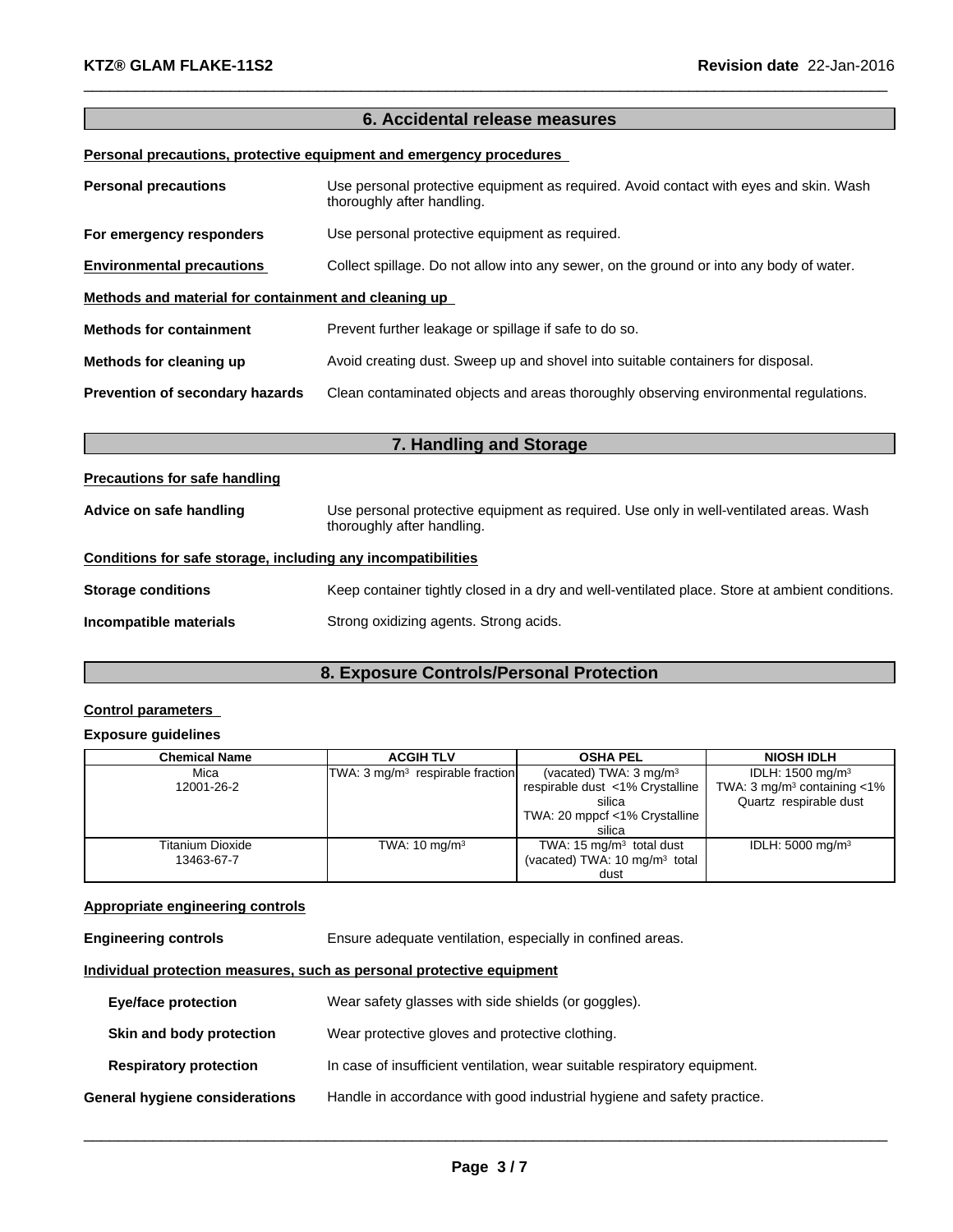# **9. Physical and Chemical Properties**

#### **Information on basic physical and chemical properties**

| <b>Physical state</b><br>Appearance<br>Color | Solid<br>Powder<br>Silver-white | Odor<br><b>Odor threshold</b> | Characteristic<br>No information available |
|----------------------------------------------|---------------------------------|-------------------------------|--------------------------------------------|
|                                              |                                 |                               |                                            |
| <b>Property</b>                              | Values                          | <b>Remarks •</b>              |                                            |
| рH                                           |                                 | No information available      |                                            |
| Melting point/freezing point                 | > 1000 °C                       |                               |                                            |
| Boiling point / boiling range                |                                 | No information available      |                                            |
| <b>Flash point</b>                           |                                 | No information available      |                                            |
| <b>Evaporation rate</b>                      |                                 | No information available      |                                            |
| Flammability (solid, gas)                    |                                 | No information available      |                                            |
| <b>Flammability limit in air</b>             |                                 |                               |                                            |
| <b>Upper flammability limit</b>              |                                 | No information available      |                                            |
| Lower flammability limit                     |                                 | No information available      |                                            |
| Vapor pressure                               |                                 | No information available      |                                            |
| Vapor density                                |                                 | No information available      |                                            |
| <b>Specific gravity</b>                      |                                 | No information available      |                                            |
| <b>Water solubility</b>                      | Insoluble in water              |                               |                                            |
| Solubility in other solvents                 |                                 | No information available      |                                            |
| <b>Partition coefficient</b>                 |                                 | No information available      |                                            |
| <b>Autoignition temperature</b>              |                                 | No information available      |                                            |
| <b>Decomposition temperature</b>             |                                 | No information available      |                                            |
| <b>Kinematic viscosity</b>                   |                                 | No information available      |                                            |
| <b>Dynamic viscosity</b>                     |                                 | No information available      |                                            |
| <b>Explosive properties</b>                  |                                 | No information available      |                                            |
| <b>Oxidizing properties</b>                  |                                 | No information available      |                                            |
| <b>Other Information</b>                     |                                 |                               |                                            |
| Softening point                              | No information available        |                               |                                            |
| <b>Molecular weight</b>                      | No information available        |                               |                                            |
| VOC content (%)                              | No information available        |                               |                                            |
| <b>Density</b>                               | No information available        |                               |                                            |
| <b>Bulk density</b>                          | No information available        |                               |                                            |

# **10. Stability and Reactivity**

**Reactivity**<br>No data available<br>**Chemical stability** No data available

Stable under normal conditions.

#### **Possibility of hazardous reactions**

None under normal processing.

**Hazardous polymerization** Hazardous polymerization does not occur.

**Conditions to avoid** None known.

**Incompatible materials** Strong oxidizing agents. Strong acids.

#### **Hazardous decomposition products**

None under normal use conditions.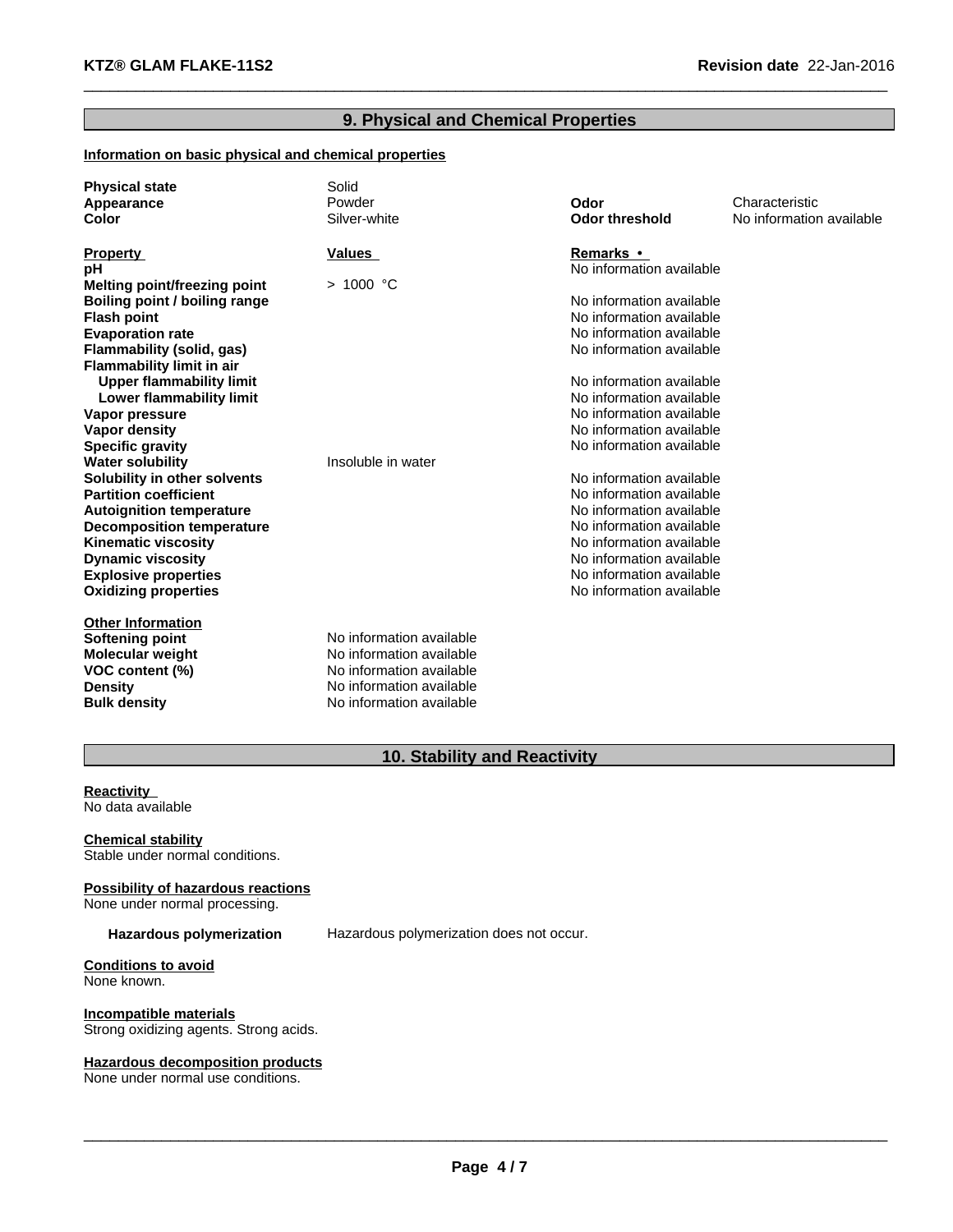# **11. Toxicological Information**

# **Information on likely routes of exposure**<br>Product information

| <b>Inhalation</b>   | No data available. |
|---------------------|--------------------|
| Eye contact         | No data available. |
| <b>Skin contact</b> | No data available. |
| Ingestion           | No data available. |

#### **Component information**

| <b>Chemical Name</b>                 | Oral LD50                | Dermal LD50               | <b>Inhalation LC50</b> |
|--------------------------------------|--------------------------|---------------------------|------------------------|
| Titanium Dioxide<br>13463-67-7       | > 10000 mg/kg (Rat)      |                           |                        |
| Triethoxycaprylylsilane<br>2943-75-1 | $= 10060 \mu L/kg$ (Rat) | Rabbit)<br>= 5910 µL/kg ( |                        |

# **Information on toxicological effects**<br>**Symptoms** No information available.

#### **Delayed and immediate effects as well as chronic effects from short and long-term exposure**

| <b>Skin corrosion/irritation</b>  | No information available.                                                                |
|-----------------------------------|------------------------------------------------------------------------------------------|
| Serious eye damage/eye irritation | No information available.                                                                |
| <b>Irritation</b>                 | No information available.                                                                |
| <b>Corrosivity</b>                | No information available.                                                                |
| <b>Sensitization</b>              | No information available.                                                                |
| Germ cell mutagenicity            | No information available.                                                                |
| Carcinogenicity                   | This product contains one or more substances which are classified by IARC as             |
|                                   | carcinogenic to humans (Group I), probably carcinogenic to humans (Group 2A) or possibly |
|                                   | carcinogenic to humans (Group 2B).                                                       |

| Chemical<br>.<br>Name | <b>ACGIH</b> | <b>IARC</b> | <b>NTF</b><br>. | <b>OCUA</b><br>vəna |
|-----------------------|--------------|-------------|-----------------|---------------------|
| Titanium Dioxide      |              | Group 2B    |                 |                     |
| $1346367 -$           |              |             |                 |                     |

*IARC (International Agency for Research on Cancer)*

*Group 2B - Possibly Carcinogenic to Humans*

*OSHA (Occupational Safety and Health Administration of the US Department of Labor)*

*X - Present*

**Reproductive toxicity** No information available.<br>**STOT - single exposure** No information available. **STOT - single exposure** No information available. **STOT - repeated exposure** No information available.

**Aspiration hazard** No information available.

#### **12. Ecological Information**

#### **Ecotoxicity**  None known

**Persistence and degradability** No information available.

**Bioaccumulation**

No information available.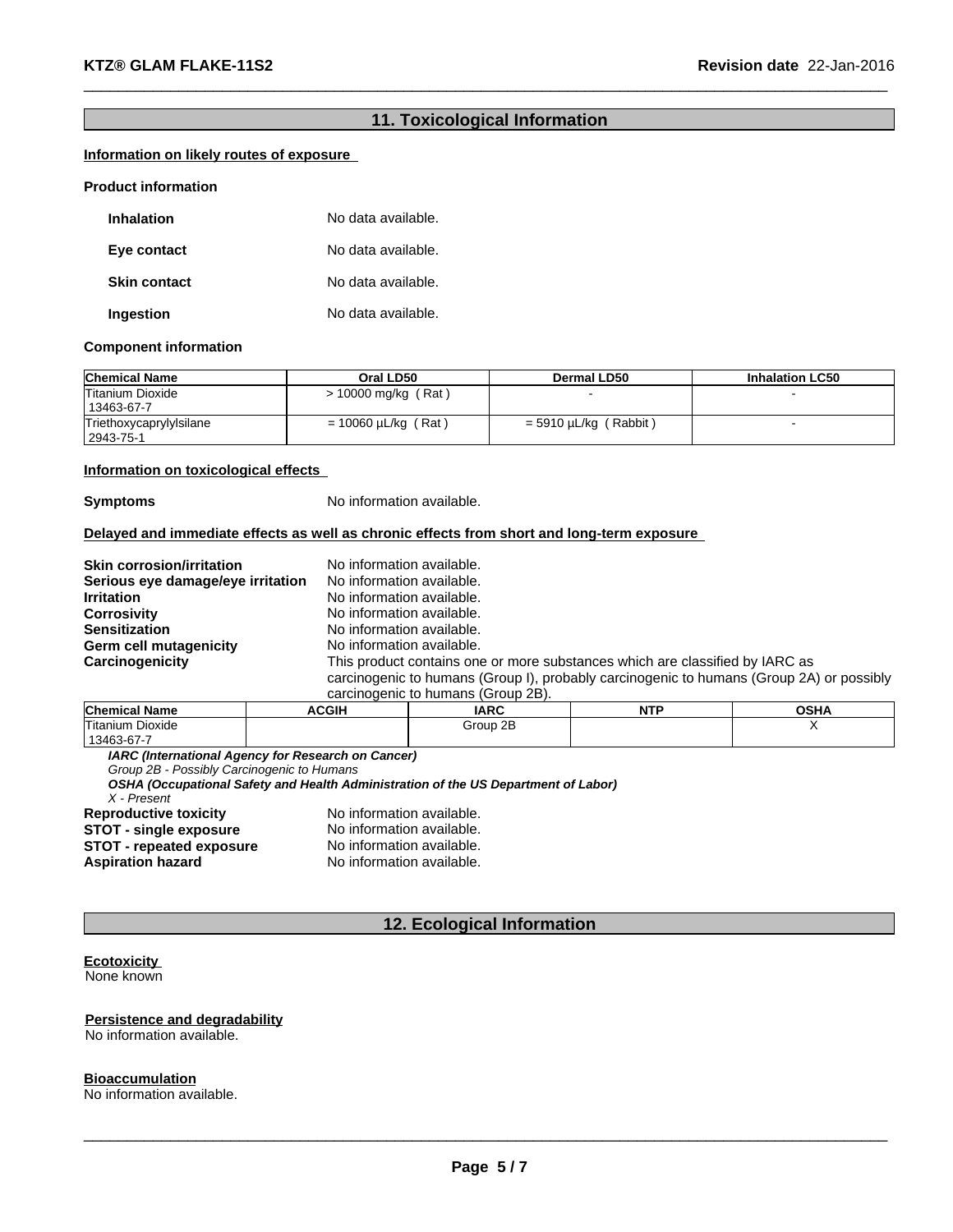**Other adverse effects** No information available

| <b>13. Disposal Considerations</b> |                                                                                                        |  |
|------------------------------------|--------------------------------------------------------------------------------------------------------|--|
| Waste treatment methods            |                                                                                                        |  |
| <b>Disposal of wastes</b>          | Disposal should be in accordance with applicable regional, national and local laws and<br>regulations. |  |
| Contaminated packaging             | Disposal should be in accordance with applicable regional, national and local laws and<br>regulations. |  |

|             | <b>14. Transport Information</b> |  |
|-------------|----------------------------------|--|
| <b>DOT</b>  | Not regulated                    |  |
| ICAO (air)  | Not regulated                    |  |
| <b>IATA</b> | Not regulated                    |  |
| <b>IMDG</b> | Not regulated                    |  |
| RID         | Not regulated                    |  |
| <b>ADR</b>  | Not regulated                    |  |

# **15. Regulatory information**

| <b>International inventories</b> |          |
|----------------------------------|----------|
| <b>TSCA</b>                      | Complies |
| <b>DSL/NDSL</b>                  | Complies |
| <b>EINECS/ELINCS</b>             | Complies |
| <b>ENCS</b>                      | Complies |
| <b>IECSC</b>                     | Complies |
| <b>KECL</b>                      | Complies |
| <b>PICCS</b>                     | Complies |
| <b>AICS</b>                      | Complies |

 **Legend:** 

 **TSCA** - United States Toxic Substances Control Act Section 8(b) Inventory

 **DSL/NDSL** - Canadian Domestic Substances List/Non-Domestic Substances List

 **EINECS/ELINCS** - European Inventory of Existing Chemical Substances/European List of Notified Chemical Substances

 **ENCS** - Japan Existing and New Chemical Substances

 **IECSC** - China Inventory of Existing Chemical Substances

 **KECL** - Korean Existing and Evaluated Chemical Substances

 **PICCS** - Philippines Inventory of Chemicals and Chemical Substances

 **AICS** - Australian Inventory of Chemical Substances

# **US Federal Regulations**

#### **SARA 313**

Section 313 of Title III of the Superfund Amendments and Reauthorization Act of 1986 (SARA). This product does not contain any chemicals which are subject to the reporting requirements of the Act and Title 40 of the Code of Federal Regulations, Part 372